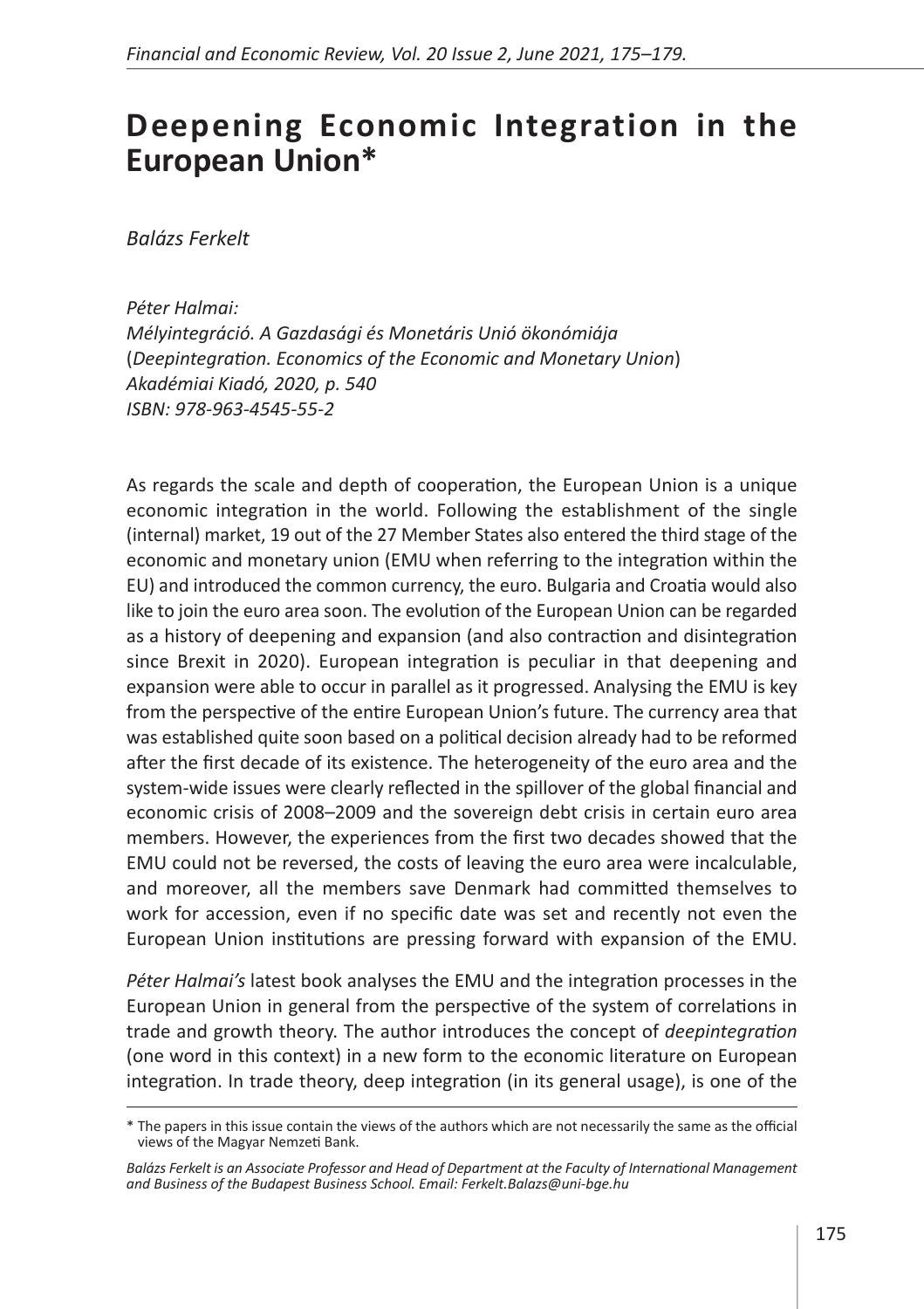characteristics of modern, next-generation trade agreements, illustrating that the cooperation goes beyond the elimination of trade barriers in a traditional sense. In this meaning, European integration has been operating as a deep (trade) integration for many decades, as the customs union was established in 1968. In fact, this has been typical of the economic and trade agreements between the European Union and third countries in recent years. Yet deepintegration in the sense used by Halmai is much more than that: it is a deep regional integration implemented in the European Union's practice, including both core integration and differentiated integration (periphery integration). A central element in deepintegration is core integration, comprising the most advanced achievements of integration. This deepintegration is fundamentally economic, but it cannot be realised without political will. Along this logic, the internal market and the EMU clearly belong to the system of deepintegration in the development of European integration, but the customs union can also be partly classified here (and partly to deep trade integration). Deepintegration has widespread economic effects, including a positive impact on growth,<sup>1</sup> mainly in the form of the accumulation of physical, human and knowledge capital. At the same time, this deepintegration forced Member States to relinquish an increasing portion of their sovereignty.

The book focuses on the comprehensive analysis of the most advanced form of deepintegration, the EMU, with a special emphasis on exploring the deeper correlations, as suggested by the title. The theoretical roots of the monetary union go back to optimum currency areas (OCAs), a concept which was coined by Nobel laureate *Robert A. Mundell*, who passed away just recently. As pointed out by the author, the EMU fulfils only some of the requirements of an optimum currency area, with high(er) labour mobility and fiscal transfers missing, but the advantages of monetary integration (which also boost trade) may be able to help raise the level of optimality. These requirements were completely disregarded in 1991 during the establishment, when the regulations in the Maastricht Treaty to be signed on 7 February 1992 were negotiated. The implementation of monetary integration was clearly the result of a political decision in Europe.

The analysis of the EMU makes it evident that the original scheme of monetary integration adopted in Maastricht contained system-wide issues right from the outset. This was highlighted by the 2008–2009 global crisis with particularly dire consequences, followed by the sovereign debt crisis that affected several members of the euro area. The structural problems became evident, just like the institutional peculiarities, the nominal and real rigidities, the frictions, in other words the heterogeneity of the currency area. Besides *convergence* (the aspects of which continuously expand, and the book presents its nominal, real, social, cyclical and structural dimensions),<sup>2</sup> the analysis of *resilience*, the economy's ability to respond

<sup>&</sup>lt;sup>1</sup> See: Halmai (2014; 2015a, b; 2018a), Elekes – Halmai (2013; 2019), Halmai – Vásáry (2010, 2011)<br><sup>2</sup> For more on the topic of convergence, see Halmai (2019a; b), Halmai – Vásáry (2012)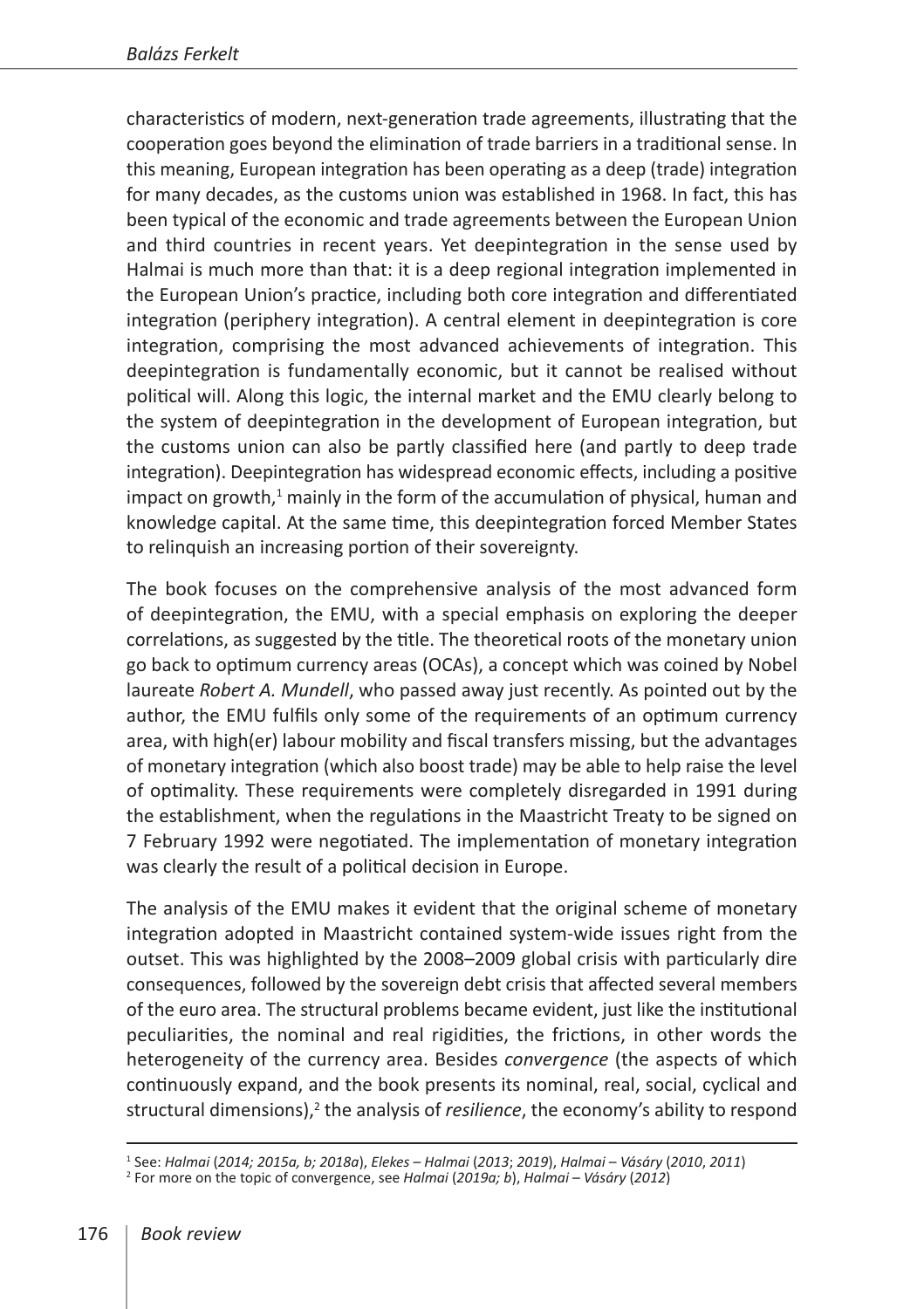and withstand shocks, has to gain increasing prominence. This is not only important in a static dimension (such as maintaining the functions of a system in a crisis) but also includes an adaptive dimension, i.e. the necessity to adapt to the conditions of a changed environment. This is also a fundamental feature of deepintegration. The experiences from the first more than two decades of the EMU also suggest that the impact of the interactions and synergies in the system of deepintegration is determined by the intertwined effects of convergence and resilience (their synchronicity and homogeneity). Since in its original form the EMU proved to be unsustainable, a large‑scale, multi-stage reform process began to achieve 'real', or to employ the phrase used in the book 'deep', monetary integration, which also includes the goal of ensuring the convergence of members towards resilient economic and social structures and increasing homogeneity. The implementation of the reforms is now under way, with two of the three pillars of the banking union having been created. Nonetheless, the author believes that further reforms are necessary to improve convergence and resilience. It is argued that a central aspect of the continued reforms should be the implementation of solidarity and responsibility through a new synthesis aimed at further deepening.<sup>3</sup>

The book seeks to provide additional material to the comprehensive theory on European economic integration by analysing differentiated integration and disintegration. The schemes and opportunities of differentiated (unequal) integration have received special attention in the international literature in recent years. The author explains the different versions of differentiated integration (and differentiated disintegration) based on the various constellations of interdependence and the politicised nature of the process, using political economics for the analysis.

One of the most interesting and topical parts of the book examines the relationship between the United Kingdom and the European Union in the above system of correlations, first by illustrating the advantages of EU membership (basically deepintegration), and then at the end of the book Brexit is explored as the first large example of disintegration.<sup>4</sup> Although no deal had been struck on the post‑Brexit economic and trade relations by the time the manuscript was finished, the author leaves no doubt that Brexit has negative consequences for both parties. Nevertheless, the United Kingdom has to expect relatively larger losses in the long run, even if it has already started to establish deep (trade) integrations with Asian countries, and a plan to join certain megaregional trade agreements has also been considered. However, these are hardly examples of deepintegration. (History seems to repeat itself: the United Kingdom failed to sign the Treaty of Paris establishing the European Coal and Steel Community and the Treaty of Rome founding the EEC precisely to avoid deep trade integration.) The book draws a striking parallel between the establishment of the EMU and Brexit: both were the result of a political decision.

<sup>&</sup>lt;sup>3</sup> For the EMU reform, see Halmai (*2013; 2017; 2018c; 2020c; 2021*)<br><sup>4</sup> The author has analysed the issue of Brexit in several works, see *Halmai* (*2018b; 2020a; b; d*).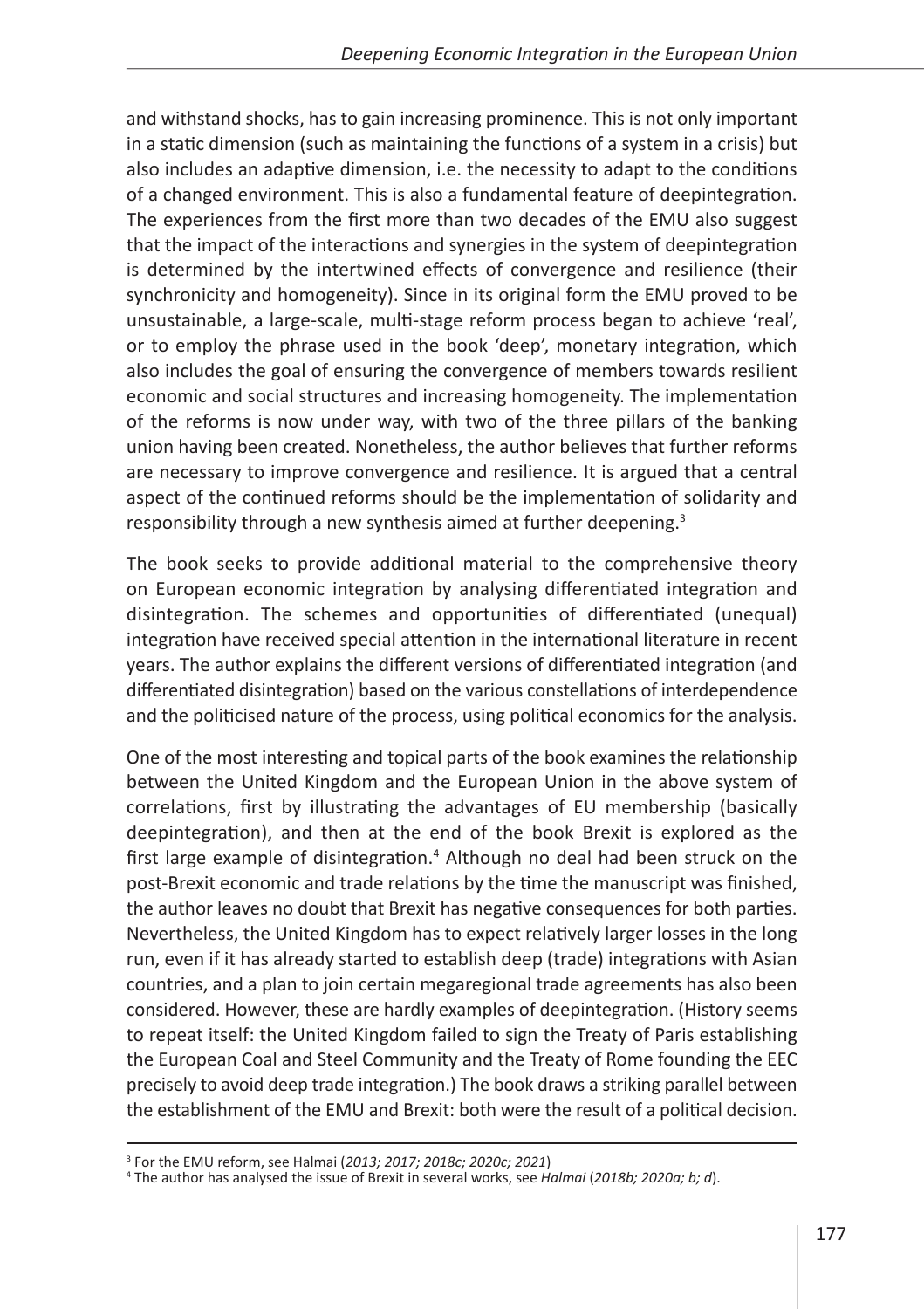The closing chapter includes a summary of the conclusions in integration theory in a broader sense, expanding the narrower scope of the analysis. The book ends by outlining a new analytical framework or deepintegration paradigm by revisiting integration theory.

By the end, readers might wonder *what the road ahead for European integration may look like*. Deepintegration can be considered irreversible, and complete disintegration would entail exorbitant costs and have unpredictable consequences, while the system has its own pace of development. Accordingly, increasingly deepening core integration can be expected, however, the group of countries affected by periphery integration may remain unchanged for a while. In other words, within the euro area an increasingly close supranational cooperation is projected, but the expansion of the currency area may slow down considerably compared to 1999–2015, when eight countries joined the 11 founding members.

Péter Halmai's latest book presenting the conceptual framework and analysis of deepintegration is a must-have for teachers and researchers of European economic integration, and it can definitely be part of the set or recommended reading in the classes of master's or doctoral courses that deal with the European Union and the EMU.

## **References**

- Elekes, A. Halmai, P. (2013): *Growth model of the new member states: Challenges and Prospects*. Intereconomics: Review of European Economic Policy, 48(2): 124–130. [https://](https://doi.org/10.1007/s10272-013-0453-z) [doi.org/10.1007/s10272-013-0453-z](https://doi.org/10.1007/s10272-013-0453-z)
- Elekes, A. Halmai, P. (2019): *How to overcome the crisis of the European growth potential? The role of the government*. European Journal of Comparative Economics, 16(2): 313–334. <https://doi.org/10.25428/1824-2979/201902-313-334>
- Halmai, P. (2013): *Európai integráció és szuverenitás. A gazdasági kormányzás új dimenziói*  (*European Integrity and Sovereignty. New Dimensions of Economic Governance*). Magyar Tudomány (Hungarian Science), 174(4): 411–421.
- Halmai, P. (2014): *Krízis és növekedés az Európai Unióban. Európai modell, strukturális reformok* (*Crisis and growth in the European Union. European model, structural reforms*)*.*  Akadémiai Kiadó, Budapest.
- Halmai, P. (2015a): *Az európai növekedési potenciál eróziója és válsága* (*Erosion and Crisis of the European Growth Potential*). Közgazdasági Szemle (Economic Review), 62(4): 379–414.
- [Halmai](https://m2.mtmt.hu/gui2/?type=authors&mode=browse&sel=10000439), P. (2015b): *Structural Reforms and Growth Potential in the European Union*. Public Finance Quarterly, 2015(4): 510–525.
- Halmai, P. (2017): *Új geometria: ʻteljes' gazdasági és monetáris unió? A gazdasági kormányzás új dimenziói az Európai Unióban* (*New Geometry – 'Complete' Economic and Monetary Union? New Dimensions of Economic Governance in the European Union*). Magyar Tudomány (Hungarian Science), 178(1): 6-17.